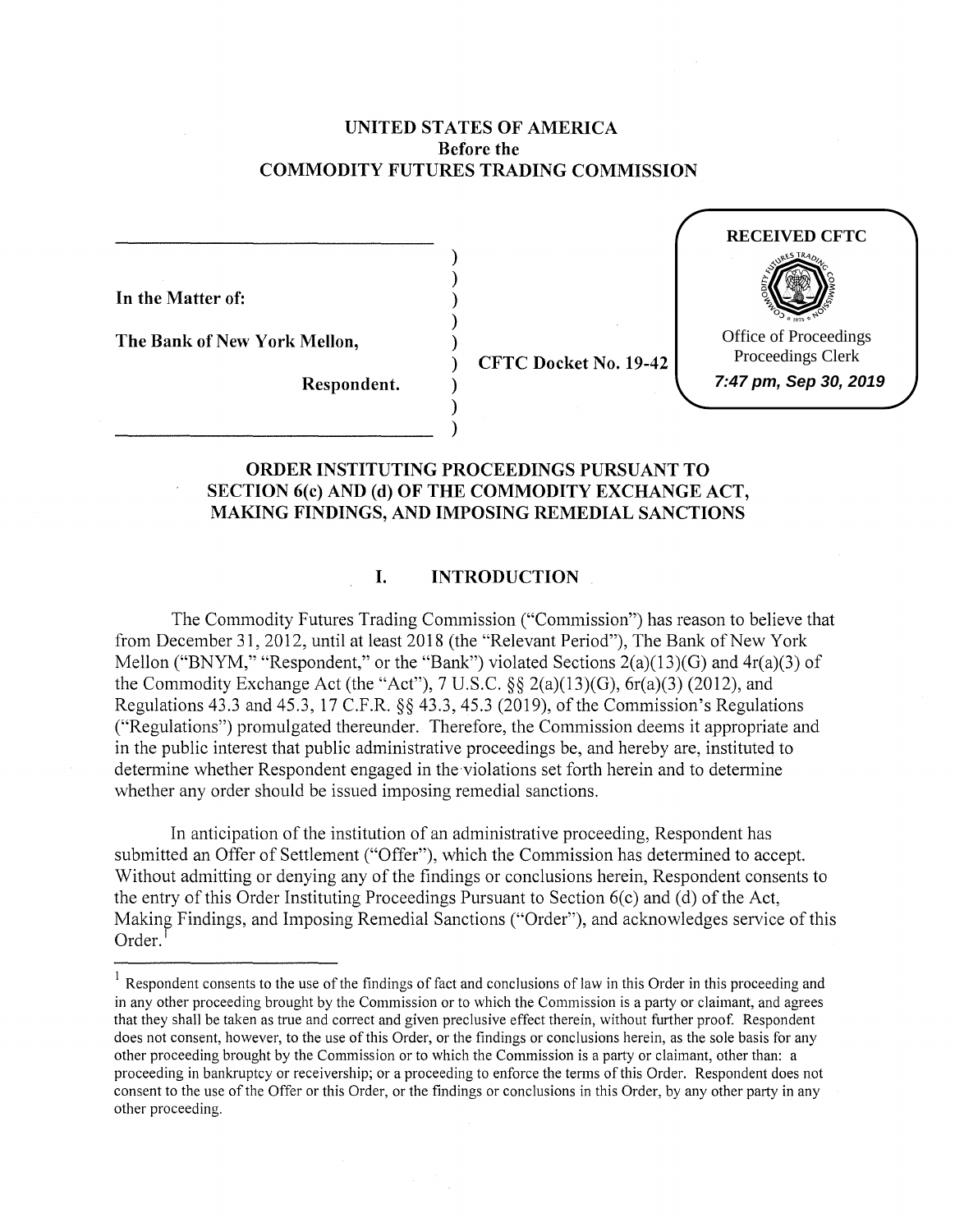#### **II. FINDINGS**

The Commission finds the following:

#### **A. SUMMARY**

Over a period of more than five years, from December 31, 2012, through at least 2018, BNYM failed to correctly report hundreds of thousands of swap transactions to an SDR as required by the Act and the Regulations. This conduct violated Sections  $2(a)(13)(G)$  and  $4r(a)(3)$ of the Act, 7 U.S.C. §§ 2(a)(l3)(G), 6r(a)(3) (2012), and Regulations 43.3 and 45.3, 17 C.F.R. §§ 43.3, 45.3 (2019).

In accepting Respondent's Offer of Settlement, the Commission recognizes BNYM's substantial cooperation during the Division of Enforcement's ("Division") investigation of this matter. The Commission notes that BNYM's cooperation and remediation are recognized in the form of a substantially reduced civil monetary penalty.

#### **B. RESPONDENT**

The Bank of New York Mellon ("BNYM") is the world's largest custody bank and asset servicing company. BNYM became a provisionally registered swap dealer on December 31, 2012. Its swap dealer activity is centered in its Markets Group which offers products including Spot Foreign Exchange ("FX"), Deliverable FX Swaps and Forwards, and Interest Rate Swaps.

#### **C. FACTS**

#### **1. FX Swap Reporting Violations**

From December 31, 2012, through July 2, 2018, BNYM failed to correctly report tens of thousands of FX swaps. FX swaps do not have a unique product identifier so each leg of the FX swap needs to be reported to the SDR along with an identifier linking the legs. During this period, BNYM did not correctly report approximately one-third of its FX swaps. For some of these incorrectly reported FX swaps, BNYM reported only one leg of the swap. For others, BNYM reported both legs of the swap transaction, but failed to include the identifier indicating that these two legs were in fact a single swap transaction. Both types of errors had the effect of making it impossible for a person contemporaneously reviewing BNYM's reports to determine that BNYM had, in fact, entered into these 184,000 FX swap transactions.

#### **2. Interaffiliate Swap Reporting Violations**

From early 2013 through March 2016, nine BNYM affiliates were incorrectly classified as intrabank accounts rather than separate legal entities. As a result, tens of thousands of transactions with these nine affiliates that should have been reported to an SDR were not reported.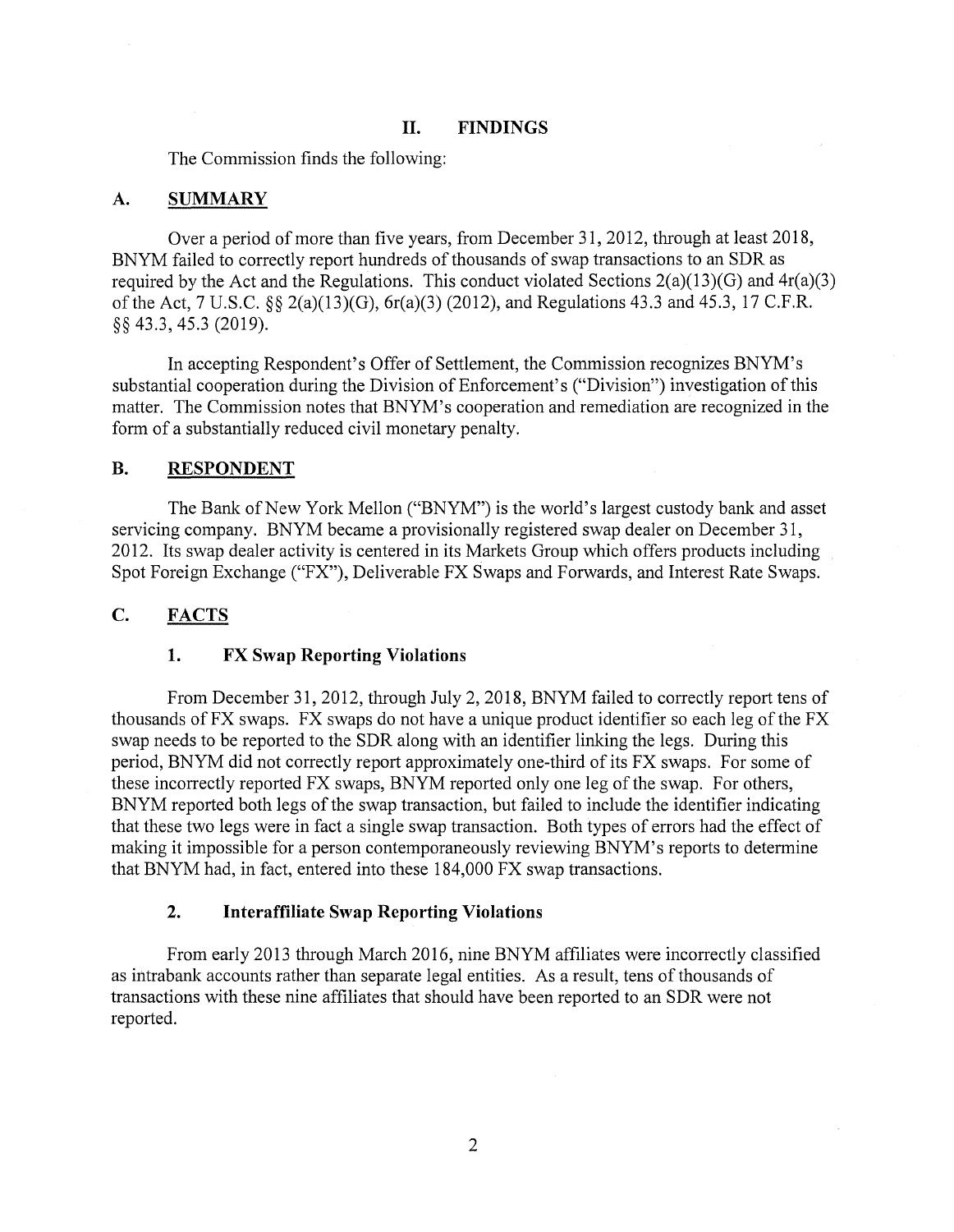#### **3. Swap Reporting Violations Involving Bunched Trades**

Throughout the Relevant Period, BNYM has entered into FX transactions with investment managers acting as agents for one or more principals ("Bunched Trades"). After a Bunched Trade was executed, the investment manager provided BNYM with the names of the customers to which portions of the Bunched Trades were to be booked and the size of each such portion ("Allocated Trades"). Since December 31, 2012, through at least December 31, 2018, BNYM has been reporting these Allocated Trades but failing to report the underlying Bunched Trades. During the Relevant Period, thousands of Bunched Trades that should have been reported to an SDR were not reported.

#### **4. BNYM's Cooperation**

Throughout the Division's investigation, BNYM provided substantial cooperation. Among other things, BNYM conducted an internal investigation and provided specific and detailed information to the Division regarding the reporting deficiencies its internal investigation revealed. BNYM continued to substantially cooperate with the Division in its effort to confirm the results of the internal investigation. In addition, BNYM has taken substantial steps to remediate these deficiencies and improve its processes for swap reporting going forward.

#### **III. LEGAL DISCUSSION**

## **A. BNYM's Conduct Violated Sections 2(a)(13)(G) and 4r(a)(3) of the Act, 7 U.S.C. §§ 2(a)(13)(G), 6r(a)(3) (2012), and Regulations 43.3 and 45.3, 17 C.F.R. §§ 43.3, 45.3 (2019)**

Sections 2(a)(13)(G) and 4r(a)(3) of the Act, 7 U.S.C. §§ 2(a)(13)(G), 6r(a)(3) (2012), require that swaps be reported to an SDR and establishes requirements for such reporting. This section of the Act and the Commission's implementing regulations in Parts 43 and 45 of the Regulations, 17 C.F.R. pts. 43, 45 (2019), were designed to enhance transparency, promote standardization, and reduce systemic risk. The accuracy and completeness of swap reporting are critical to the Commission's mission to protect market participants and to ensure market integrity. *See, e.g., In re Ice Futures US.,* CFTC No. 15-17, 2015 WL 1276463 (Mar. 16, 2015) (consent order); *In re Deutsche Bank Sec. Inc.,* CFTC No. 15-11, 2015 WL 1508451 (Dec. 22, 2014) (consent order).

Among the requirements of the Act and Regulations related to swap reporting, Part 43 establishes requirements for the real-time reporting and public availability of swap transaction data. *See* Regulations 43.2 and 43.3, 17 C.F.R. §§ 43.2, 43.3 (2019). Under Part 43, reporting parties must report a publicly-reportable swap transaction to an SDR as soon as technologically practicable after the swap transaction is executed. *See* Regulation 43.3.

Part 45 of the Regulations requires reporting parties to, among other things, report swap creation data to an SDR. Regulation 45.3, 17 C.F.R. § 45.3 (2019), sets forth the requirements for reporting creation data, including primary economic terms data and confirmation data. *See*  Regulation  $45.3(b)$  and  $45.3(c)$ .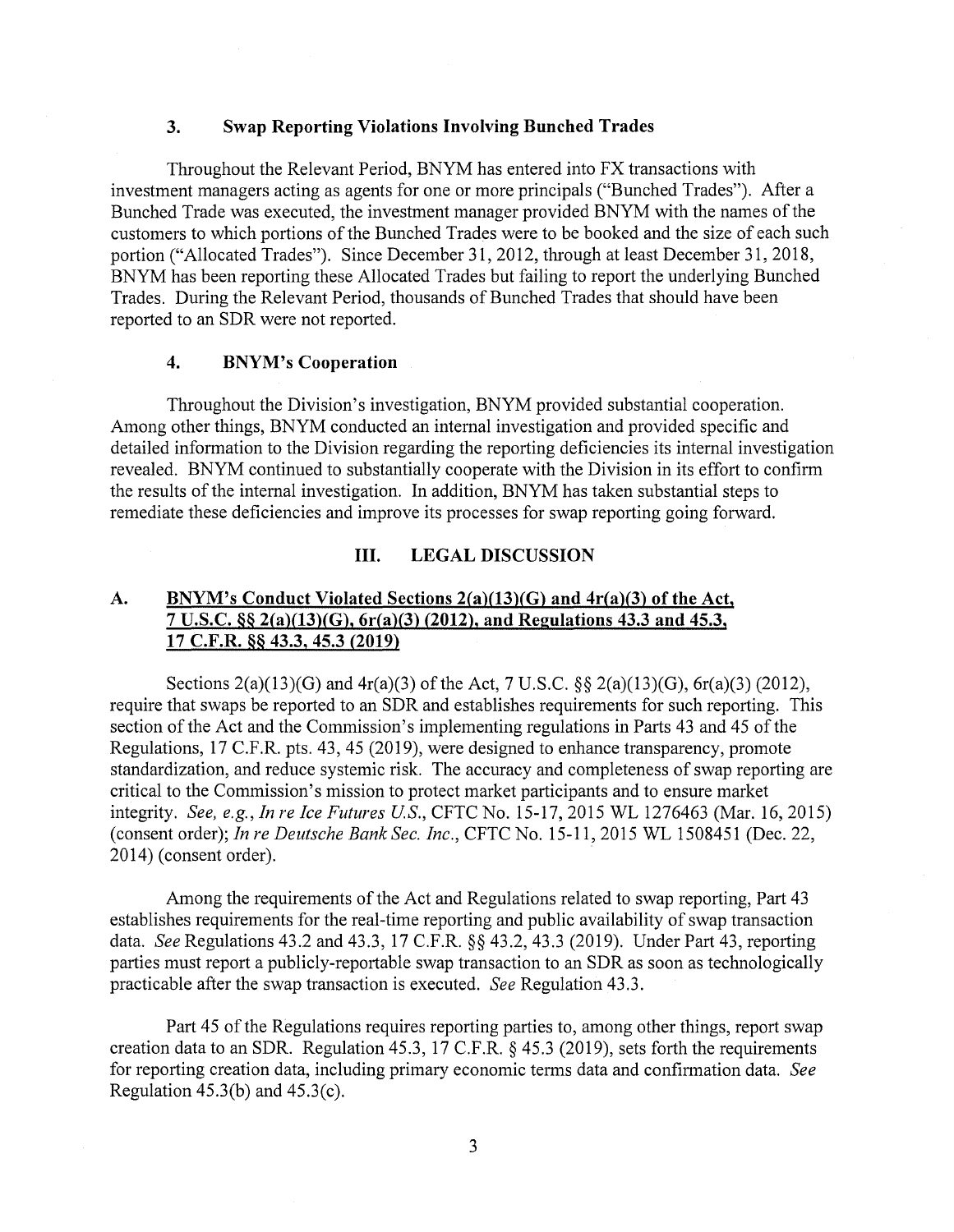From December 31, 2012, through 2018, on thousands of occasions, BNYM failed to report swap transactions to an SDR consistent with the requirements of Sections 2(a)(13)(G) and  $4r(a)(3)$  of the Act and Regulations 43.3 and 45.3. Accordingly, BNYM violated these provisions of the Act and the Regulations.

#### **B. BNYM's Liability for the Acts of Its Employees**

Section 2(a)(1)(B) of the Act, 7 U.S.C. § 2(a)(1)(B) (2012), and Regulation 1.2, 17 C.F .R. § 1.2 (2019), provide that the act, omission, or failure of any official, agent, or other person acting for any individual, association, partnership, corporation, or trust within the scope of his employment or office shall be deemed the act, omission, or failure of such individual, association, partnership, corporation, or trust. Pursuant to Section  $2(a)(1)(B)$  of the Act and Regulation 1.2, strict liability is imposed on principals for the actions of their agents. *See, e.g., Dahmen-Ramirez & Wellington Advisory, Inc. v. CFTC,* 837 F.2d 847, 857-58 (9th Cir. 1988); *Rosenthal & Co. v. CFTC,* 802 F.2d 963, 966 (7th Cir. 1986).

The foregoing acts, omissions, and failures of BNYM's employees occurred within the scope of their employment, office, or agency with BNYM; therefore, pursuant to Section  $2(a)(1)(B)$  of the Act, and Regulation 1.2, BNYM is liable for those acts, omissions, and failures in violation of the Act and Regulations.

### **IV. FINDINGS OF VIOLATIONS**

Based on the foregoing, the Commission finds that Respondent violated Sections  $2(a)(13)(G)$  and  $4r(a)(3)$  of the Act, 7 U.S.C. §  $2(a)(13)(G)$ ,  $6r(a)(3)$  (2012), and Regulations 43.3 and 45.3, 17 C.F.R. § 43.3, 45.3 (2019).

### **V. OFFER OF SETTLEMENT**

Respondent has submitted the Offer in which it, without admitting or denying the findings and conclusions herein:

- A. Acknowledges receipt of service of this Order;
- B. Admits the jurisdiction of the Commission to all the matters set forth in this Order and for any action or proceeding brought or authorized by the Commission based on a violation of or enforcement of this Order;
- C. Waives:
	- 1. The filing and service of a complaint and notice of hearing;
	- 2. A hearing;
	- 3. All post-hearing procedures;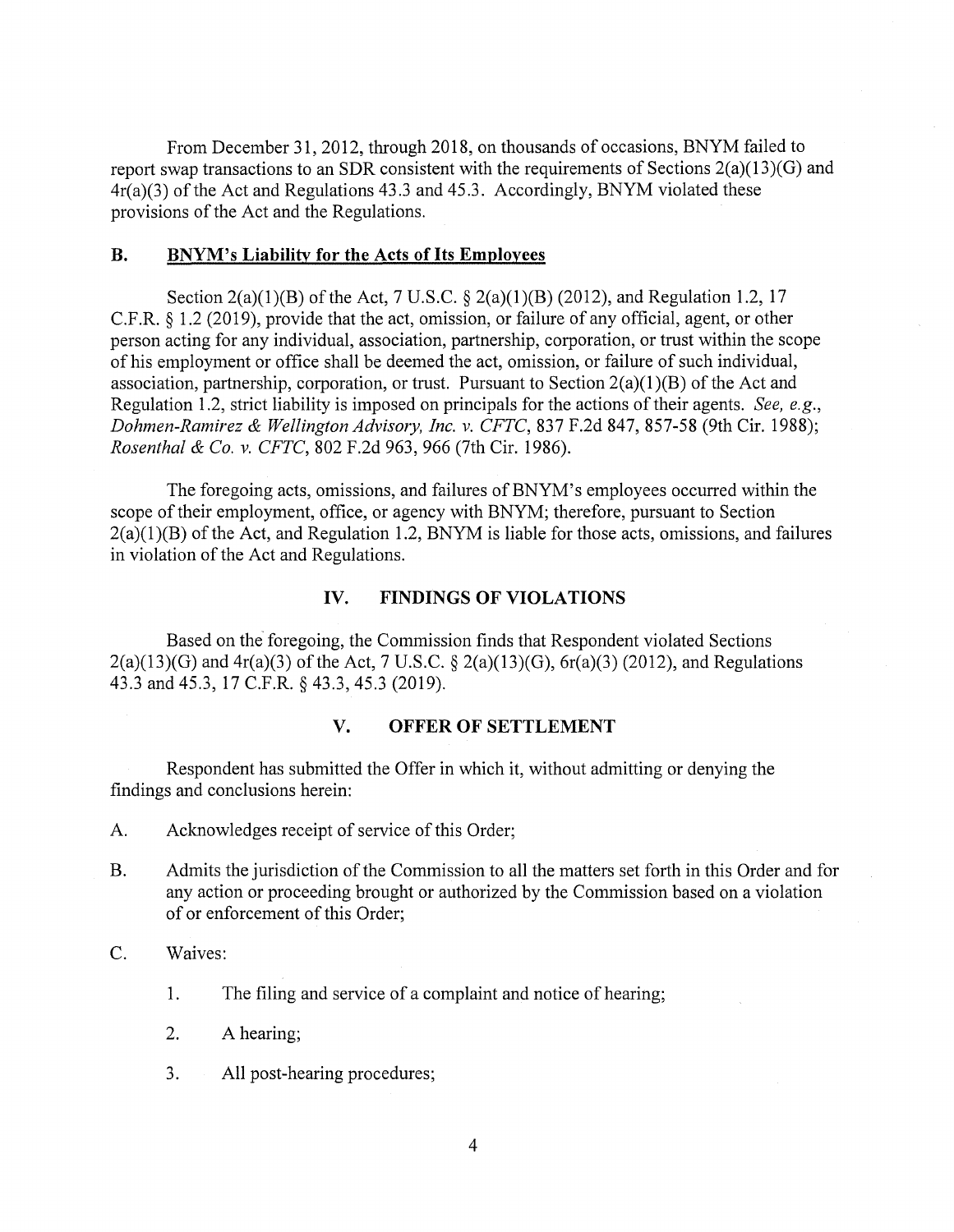- 4. Judicial review by any court;
- 5. Any and all objections to the participation by any member of the Commission's staff in the Commission's consideration of the Offer;
- 6. Any and all claims that it may possess under the Equal Access to Justice Act, 5 U.S.C. § 504 (2012) and 28 U.S.C. § 2412 (2012), and/or the rules promulgated by the Commission in conformity therewith, Part 148 of the Regulations, 17 C.F.R. pt. 148 (2019), relating to, or arising from, this proceeding;
- 7. Any and all claims that it may possess under the Small Business Regulatory Enforcement Fairness Act of 1996, ("SBREF A"), Pub. L. No. 104-121, tit. II, §§ 201-253, 110 Stat 847-74 (codified as amended in scattered sections of 5 U.S.C. and 15 U.S.C.), relating to, or arising from, this proceeding; and
- 8. Any claims of Double Jeopardy based upon the institution of this proceeding or the entry in this proceeding of any order imposing a civil monetary penalty or any other relief, including this Order;
- D. Stipulates that the record basis on which this Order is entered shall consist solely of the findings contained in this Order to which Respondent has consented in the Offer; and
- E. Consents, solely on the basis of the Offer, to the Commission's entry of this Order that:
	- 1. Makes findings by the Commission that Respondent violated Sections 2(a)(13)(G) and  $4r(a)(3)$  of the Act, 7 U.S.C. § 2(a)(13)(G), 6r(a)(3) (2012), and Regulations 43.3 and 45.3, 17 C.F.R. § 43.3, 45.3 (2019);
	- 2. Orders Respondent to cease and desist from violating Sections 2(a)(13) (G) and 4r(a)(3) of the Act and Regulations 43.3 and 45.3;
	- 3. Orders Respondent to pay a civil monetary penalty in the amount of sevenhundred and fifty thousand dollars (\$750,000), plus post-judgment interest within ten days of the date of entry of this Order; and
	- 4. Orders Respondent and its successors and assigns to comply with the conditions and undertakings consented to in the Offer and set forth in Part VI of this Order.

Upon consideration, the Commission has determined to accept the Offer.

## **VI. ORDER**

## **Accordingly, IT IS HEREBY ORDERED THAT:**

A. Respondent shall cease and desist from violating Sections 2(a)(13)(G) and 4r(a)(3) of the Act, 7 U.S.C. §§ 2(a)(13)(G), 6r(a)(3) (2012), and Regulations 43.3 and 45.3, 17 C.F.R. §§ 43.3, 45.3 (2019).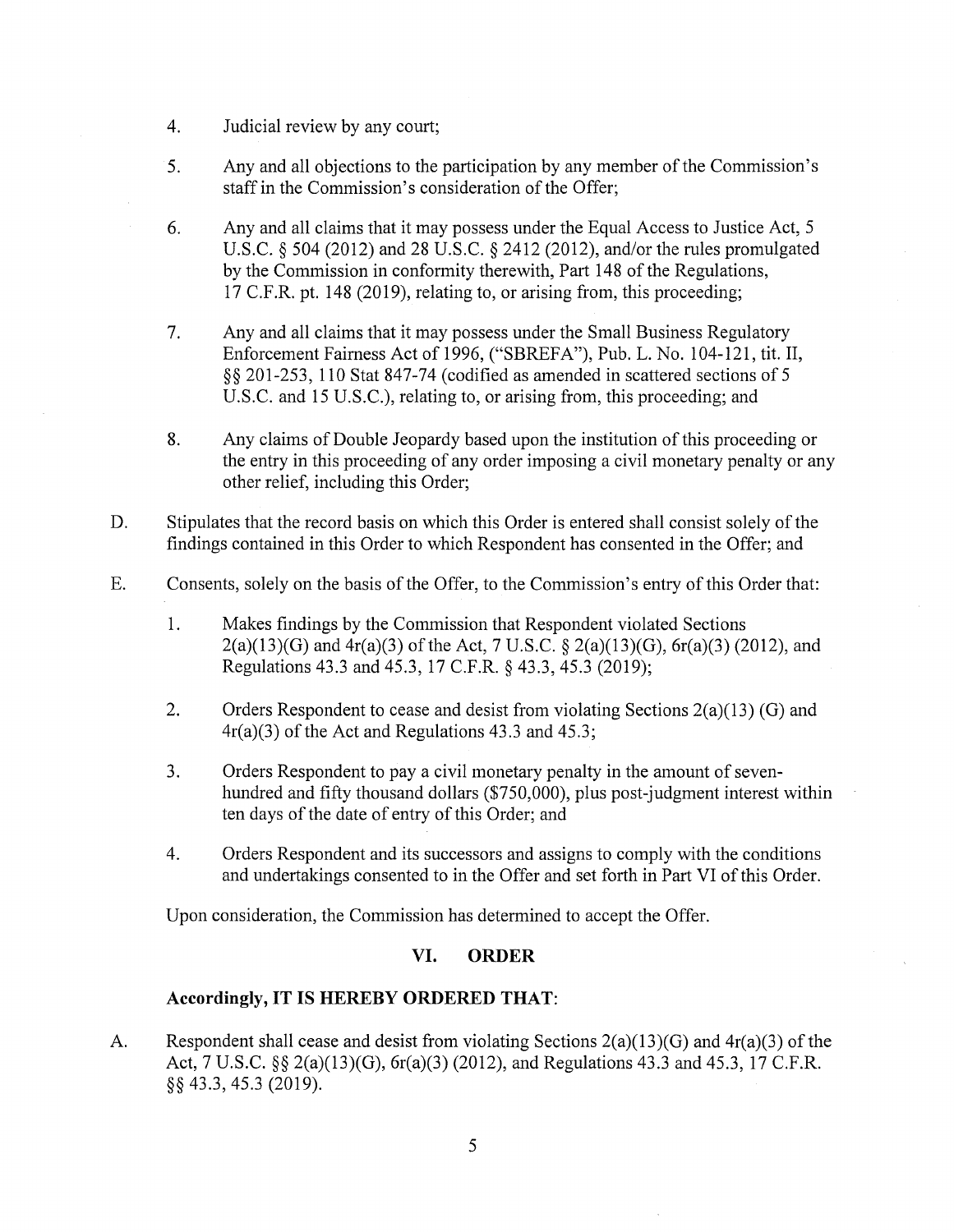B. Respondent shall pay a civil monetary penalty in the amount of seven-hundred and fifty thousand dollars (\$750,000) ("CMP Obligation"). If the CMP Obligation is not paid in full within ten days of the date of entry of the Order, then post-judgment interest shall accrue on the CMP Obligation beginning on the date of entry of the Order and shall be determined by using the Treasury Bill rate prevailing on the date of entry of the Order pursuant to 28 U.S.C. § 1961 (2012).

Respondent shall pay the CMP Obligation and any post-judgment interest by electronic funds transfer, U.S. postal money order, certified check, bank cashier's check, or bank money order. If payment is to be made other than by electronic funds transfer, Respondent shall make the payment payable to the Commodity Futures Trading Commission, and sent to the address below:

MMAC/ESC/AMK326 Commodity Futures Trading Commission Division of Enforcement 6500 S. MacArthur Blvd. HQ Room 181 Oklahoma City, OK 73169 ( 405) 954-6569 office (405) 954-1620 facsimile 9-AMC-AR-CFTC@faa.gov

If payment is to be made by electronic transfer, Respondent shall contact Marie Thome or her successor at the above address to receive payment instructions and shall fully comply with those instructions. Respondent shall accompany payment of the CMP Obligation with a cover letter that identifies Respondent and the name and docket number of this proceeding. Respondent shall simultaneously transmit copies of the cover letter and the form of payment to the Chief Financial Officer, Commodity Futures Trading Commission, Three Lafayette Centre, 1155 21st Street, NW, Washington, D.C. 20581.

- C. Respondent and its successors and assigns shall comply with the following conditions and undertakings set forth in the Offer:
	- 1. Public Statements: Respondent agrees that neither it nor any of its successors, assigns, agents or employees under its authority or control shall take any action or make any public statement denying, directly or indirectly, any findings or conclusions in this Order, or creating, or tending to create, the impression that this Order is without a factual basis; provided, however, that nothing in this provision shall affect Respondent's (i) testimonial obligations; or (ii) right to take legal positions in other proceedings to which the Commission is not a party. Respondent and its successors and assigns shall comply with this agreement, and shall undertake all steps necessary to ensure that all of its agents and/or employees under its authority or control understand and comply with this agreement.